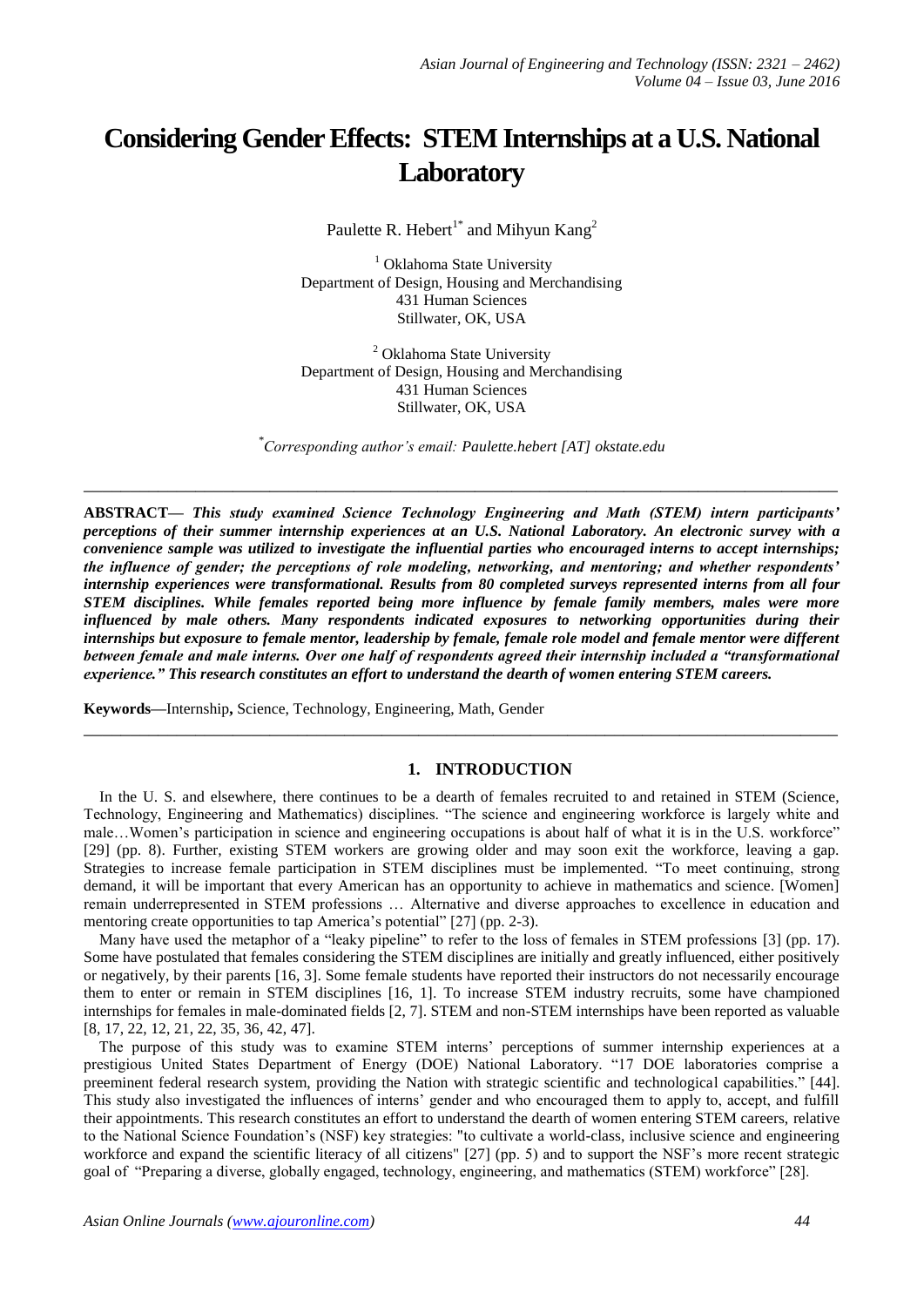## **1. REVIEW OF LITERATURE**

 Prior studies have suggested mentoring, networking, leadership, and/or role modeling could give women confidence and help to support future success in STEM [7, 9, 11, 37, 38]. Some have suggested that exposing the successes as well as the challenges of women in male-dominated fields [2, 7]. STEM and non-STEM internships have been reported as valuable [8, 12, 17, 21, 22, 35, 36, 42, 48].

 Previously, some programs have attempted to encourage female participation in STEM [13]. Positive work environments, which include role modeling, networking and mentoring, are aimed to assist in retention of female STEM success [16]. But some women do not have access to support. A Bayer Corporation [7] study revealed that African-American women in engineering, cited "no/little access to networking opportunities" (pp. 31).

 Some researchers have used surveys to determine which skills were enhanced by internships [21, 25] or used surveys to determine skills needed for successful STEM internships [19] or to assess the relationships between internships and successful job searches [14]. Others interviewed STEM students [43] or surveyed industrial interns [31] to understand the benefits of faculty-mentoring or internships, respectively. Some researchers have called for future research investigations into various aspects of internships [33].

An article on the Argonne National Laboratory's (ANL) website, entitled "Science Careers in Search of Women, 2010," reported: "Women continue to be underrepresented in science and technology. Research shows that girls and young women lose interest in subjects and fields of study leading to scientific and technical careers long before they enter college" [6]. In an attempt to counter this trend at the high school level, ANL exposed young women to science and technology career opportunities via a conference at the lab [6]. Other institutions have fostered attempts to recruit women into STEM programs [18, 45, 49].

 Towards the goal of reaching equity for women currently in the STEM disciplines, some institutions have established special programs to aid retention [48, 50]. Others have mentored faculty; collected data on faculty appointments, promotions and tenure; enacted "family-friendly policies and practices," and attempted to remove gender bias [34] (pp. 336).

 Intended to increase women's participation in STEM disciplines, Institutional Transformational Grants were funded by the NSF [34, 49]. But, according to Surjani and Mouly [41], "with a few notable exceptions, most research into the occupational experiences of women is typically macro-social, and based on large-scale, impersonal, aggregated, and static data" (pp. 1). Therefore, small-scale studies that examine individual's experiences will be valuable additions to the current knowledge base.

#### **1.1 Transformational Education**

 It has been proposed that transformational experiences, such as summer opportunities facilitating student participation in research, may funnel females into STEM [9]. Several researchers have used the term, "transformational" with regard to educational experiences that create profound changes in various settings within and beyond STEM [5, 10, 20, 30, 34, 39]. Retherford [32] stated "transformational learning [helps] the learner in recognizing and discarding previously unexamined beliefs – beliefs that often act as self-imposed limitations and barriers. A transformative learning process that leads to an emancipatory change is one that moves the locus of control in a learner's life from outside to within the learner in order that the learner may freely choose the direction he will take from this point forward" (pp. 11).

 The theory of transformational learning was developed by John Mezirow [26]. He explained there are ten phases of a transformational learning experience [24]. Others [23, 24] write that transformational education goes beyond "cognitive enrichment." as it changes attitude and behavior as well. It creates a deep structural alter in thought, feeling and actions [24]. One specific way that transformational learning changes people is that it grows their leadership skills. There is a linkage between transformational education and growth of individual leadership capacities [10]. These indicate that transformational internships could be a crucial part of the educational experience.

 According to Kets De Vries and Korotov [23], there are three triangles that influence the transformational process: mental life, conflict, and relationship. The mental life triangle realizes that cognitive and emotional processes need to be taken into consideration in order for there to be any change in behavior. The conflict triangle looks at the source of thoughts and feelings that could potentially prevent change through anxiety. The relationship triangle examines previous experiences that create patterns of response. All of these influence a transformational experience [23].

 Some research in STEM disciplines relative to college students' classroom experiences has been conducted [15]. In Sweitzer and King's 1999 book, *The Successful Internship: Transformation and Empowerment,* they explore the individual nature of internship experiences. Villarejo, et al., [46] surveyed previous participants of undergraduate research enrichment programs and determined these experiences had provided "transformations, positioning them for previously unconsidered biomedical research careers. A Bayer Corporation study [7] recommended college internships as a key strategy to ensure women's success in STEM fields. However, no scholarly studies were found which specifically queried current college students regarding their perceptions of "transformational experiences" during STEM internships.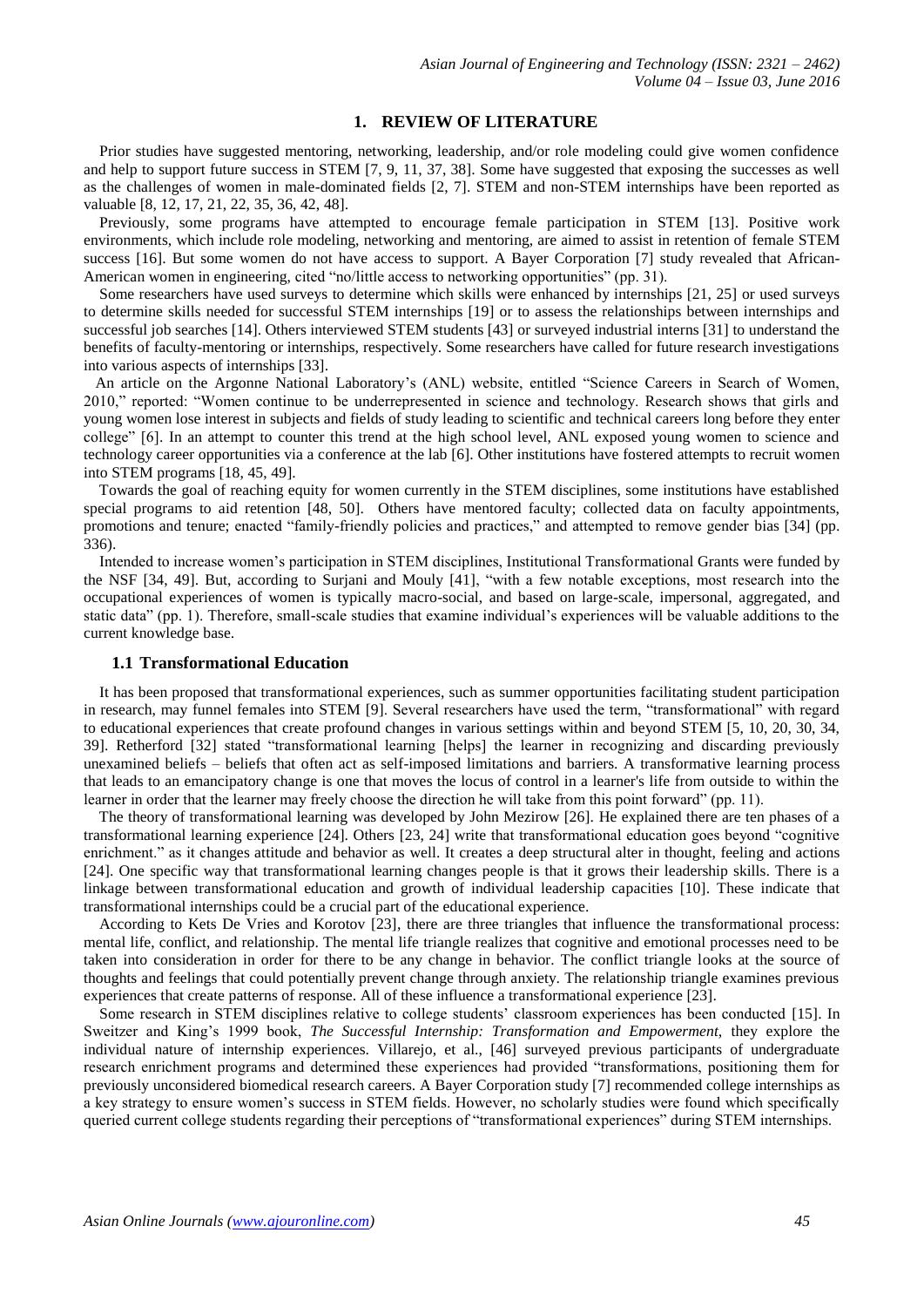## **2. METHODS**

 STEM summer internship programs were hosted by a U.S. National Laboratory in the Mid-West with funding from the U.S. Department of Energy and the National Science Foundation. At the end of the internship period, a survey instrument with 18 closed-ended multiple-choice questions and two open-ended questions was administered to interns. A convenience sample of male and female interns, undergraduate and graduate college students, as well as recent graduates of undergraduate programs, was taken for this study.

 The researcher met with the internship administrator at the National Laboratory who reviewed and distributed the macro-enabled survey and collected completed surveys. The questionnaire was distributed to 309 interns. Completed questionnaires were automatically routed to the researcher via a specially created email account, ensuring anonymity.

 The survey instrument queried respondents about any encouragement they had received towards accepting their internship offers. This encouragement would have happened well prior to interns arriving at the internship site. Respondents were additionally questioned about their perceptions of influences during their onsite internship experiences. The survey also contained demographic questions regarding age, gender, and race.

 The data collected from this survey were descriptively analyzed using a statistical analysis program using SPSS to categorize the characteristics of respondents. Frequency counts and percentages were calculated. To compare the gender differences in influences on an acceptance of internship, exposures and influences during internship, and transformational experience, Chi-Square tests were conducted.

## **3. RESULTS**

#### **3.1 Characteristics of Respondents**

 Eighty usable surveys were returned for a return rate of 25.89%. All four of the STEM disciplines were represented by the respondents (See Table 1). Over one third of the respondents (29, 36.25%) indicated their internship was in "engineering;" almost one third (24, 30.0%) selected "technology"; over one quarter (21, 26.25%) chose "science"; and two respondents (2.5%) indicated "math". Four interns (5%) did not report a STEM area affiliation.

| <b>STEM</b> categories                    |                   |                       |            |                      |                        |             |  |                          |       |
|-------------------------------------------|-------------------|-----------------------|------------|----------------------|------------------------|-------------|--|--------------------------|-------|
| Technology<br>Science                     |                   | Engineering           |            | Math                 |                        | System      |  | Total                    |       |
| 24 (30.0%)                                |                   | 21 (26.3%)            | 29 (36.3%) |                      |                        | $2(2.5\%)$  |  | 4(5%)                    | 80    |
| Gender                                    |                   |                       |            |                      |                        |             |  |                          |       |
| Male<br>Not Identified<br>Total<br>Female |                   |                       |            |                      |                        |             |  |                          |       |
| 31 (38.8%)                                |                   |                       | 47 (58.8%) |                      | 2(2.5%)                |             |  | 80                       |       |
| Age                                       |                   |                       |            |                      |                        |             |  |                          |       |
| 17                                        | $18 - 22$         |                       | $23 - 30$  |                      | $31 - 40$              | $41 - 50$   |  | $51+$                    | Total |
| $3(3.8\%)$                                | 45 (56.3%)        | 28 (35.0%)            |            |                      | $3(3.8\%)$<br>$0(0\%)$ |             |  | $1(1.3\%)$               | 80    |
| Race                                      |                   |                       |            |                      |                        |             |  |                          |       |
| African<br>American                       | Asian<br>American | Caucasian<br>American |            | Hispanic<br>American |                        | Other       |  | <b>Not</b><br>Identified | Total |
| $8(10.0\%)$                               | 6(7.5%)           |                       | 47 (58.8%) |                      | 6(7.5%)                | $9(11.3\%)$ |  | $4(5.0\%)$               | 80    |

|  | Table 1. Characteristics of Participants |  |
|--|------------------------------------------|--|
|--|------------------------------------------|--|

 Respondents were mostly males (47, 58.75%); fewer were females (31, 38.75%). This composition approximated the distribution of males and females interns at the National Lab. Two respondents declined to report gender (2.5%). Respondents' age varied: three (3.75%) were 17 years old or under; 45 (56.25%) were 18–22 years old; 28 (35.0%) were 23–30 years old; three (3.75%) were 31–40 years old; none (0%) were 41–50 years old; and one was 51 years old or over (1.25%).

 A majority of respondents reported race as Caucasian American (47, 58.75%) and remaining respondents were: African American (8, 10.0%); Asian American (6, 7.5%); Hispanic/Latino/Latina American (6, 7.5%) or "Other" (9, 11.25%). A small number (4, 5.0 %) did not report race.

## **3.2 Influences on Acceptance of Internships**

Respondents were queried regarding internship acceptance influences. Multiple responses were provided and respondents could choose all applicable. In response to "**Who encouraged you to accept your Summer internship?**"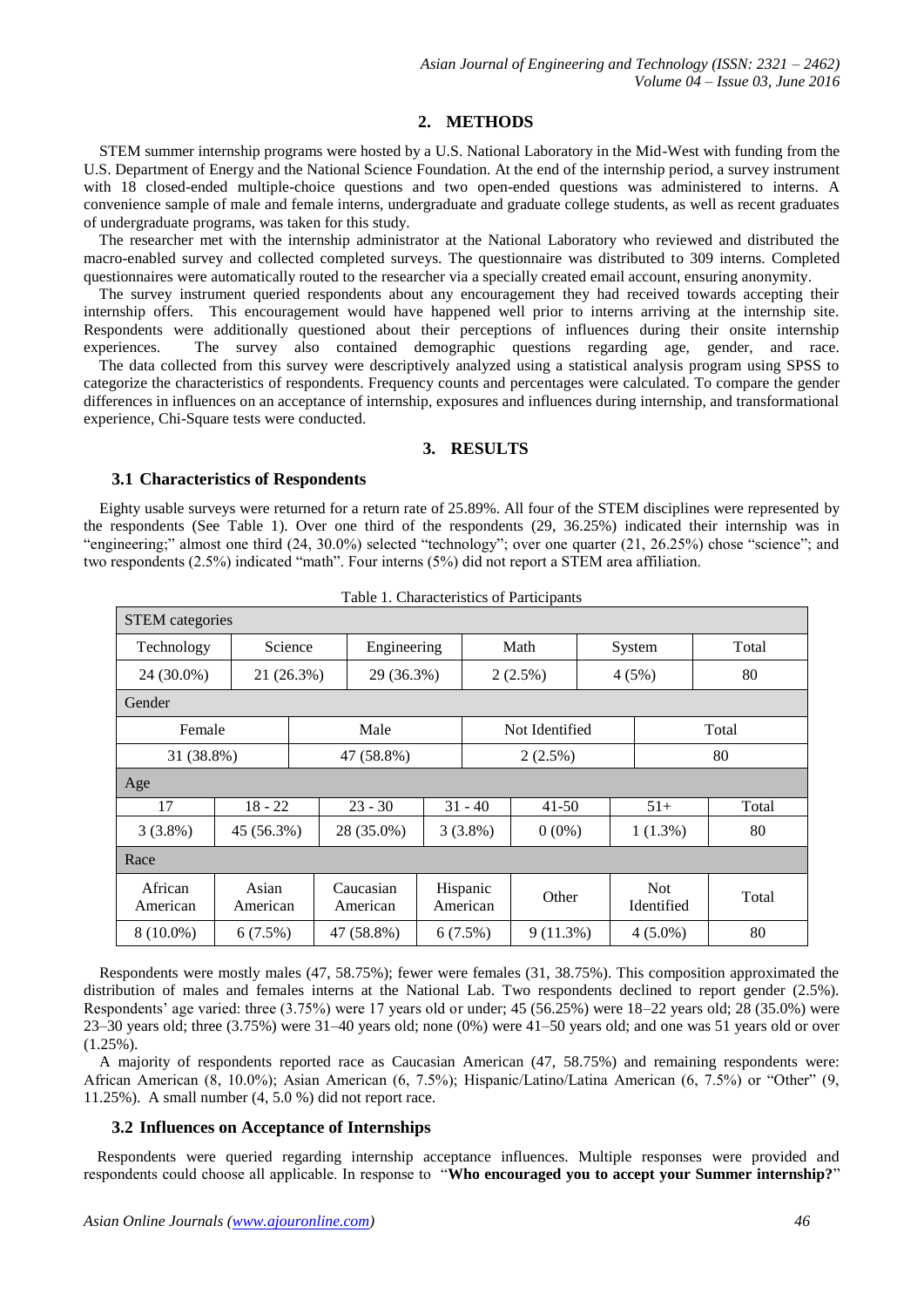the following familial choices were offered: "mother", "father", "stepmother", "stepfather", "sister", "brother", "grandmother", "grandfather", "aunt", "uncle", "female cousin" and "male cousin". Approximately two thirds of respondents (52, 65%) selected "mother". However, when one considers gender, well over four fifths of *female* respondents (26, 83.87%), but approximately one half (26, 55.32%) of *male* respondents, chose "mother". Over one half of respondents (45, 56.25%) answered "father". However, while over one-half of *female* respondents (25, 53.19%) chose "father", less than one half of *male* respondents (20, 42.55%) selected "father".

 Additional family member choices yielded far less responses: "stepmother" (3, 3.8%); "stepfather" (3, 3.8%); "grandmother" (10, 12.5%); "grandfather" (5, 6.3%); "aunt" (7, 8.8%); "uncle" (6, 7.5%); "sister" (10, 12.5%); "brother" (4, 5.0%); "female cousin" (2, 2.5%), and "male cousin" (3, 3.8%).

 The original response categories: "mother," "stepmother," "sister," "grandmother," "aunt," and "*female* cousin" were collapsed into "*female* family member". The corresponding *male* categories were similarly collapsed into "*male* family member".

 Over two-thirds (54, 67.5%) of respondents agreed a "*female* family member" had encouraged them to accept internships (See Table 2). Regarding "*male* family members," over one half (44, 55.0%) agreed they had been encouraged by this group.

|                                                        | Female<br>Interns<br>$(N=31)$ |      | Male Interns<br>$(N=47)$ |      | <b>Not</b><br>Identified<br>$(N=2)$ | <b>Total Interns</b><br>$(N=80)$ |      | $\chi$ <sup>2</sup><br>(Chi-square) | $\boldsymbol{p}$ |
|--------------------------------------------------------|-------------------------------|------|--------------------------|------|-------------------------------------|----------------------------------|------|-------------------------------------|------------------|
|                                                        | $\mathbf n$                   | $\%$ | $\mathbf n$              | $\%$ | n                                   | $\mathbf n$                      | $\%$ |                                     |                  |
| Influence on<br>acceptance-<br>female family<br>member | 27                            | 87.1 | 26                       | 55.3 | 1                                   | 54                               | 67.5 | $8.661*$                            | .003             |
| Influence on<br>acceptance-male<br>family member       | 18                            | 58.1 | 26                       | 55.3 | $\boldsymbol{0}$                    | 44                               | 55   | .057                                | .811             |
| Influence on<br>acceptance-<br>female others           | 18                            | 58.1 | 20                       | 42.6 | $\overline{2}$                      | 40                               | 50   | 1.799                               | .180             |
| Influence on<br>acceptance-male<br>others              | 19                            | 61.3 | 31                       | 66.0 | $\overline{2}$                      | 52                               | 65   | .177                                | .674             |

Table 2. Influence on Acceptance of Internship

\*significant at  $\alpha$ <.05

 When one considers gender, over four fifths (27, 87.09%) of *females* indicated "*female* family members" had encouraged them and over half (18, 58.1%) of *females* agreed "*male* family members" provided encouragement. Over half (26, 55.3%) of *males* indicated "*female* family members" had encouraged them and over one half (26, 55.3%) reported "*male* family members" provided encouragement.

 Also, in response to "**Who encouraged you to accept your Summer internship?**", non-familial choices were offered: "*female* teacher", "*male* teacher", "*female* friend", "*male* friend", "*female* mentor", "*male* mentor", "*female* classmate", "*male* classmate", "*female* significant other", "*male* significant other", "previous participant - *male* intern", "previous participant - *female* intern", "*female* supervisor", *"male* supervisor", "*female* counselor", "*male* counselor", "*female* coach" , "*male coach*", and "other". Almost one third of respondents (26, 32.5%) responded "*male* teacher," and almost one quarter (18, 22.5%) responded "*female* teacher." Approximately one quarter indicated "*female* friend" (22, 27.5%) or "*male* friend" (20, 25%); less than one fifth selected *male* mentor (13, 16.4%), and only a few selected *female*  mentor (4, 5%). Less than one fifth selected "*male* classmate" (15, 18.8%) or "*female* classmate" (13, 16.3%); approximately one tenth chose "*male* significant other" (7, 8.8%) or "*female* significant other" (9, 11.3%)." Over one tenth selected "previous participant-*male* intern" (9, 11.3%) and only a few chose "previous participant-*female* intern" (3, 3.8%). A small number (4, 5%) responded "*female* supervisor;" over one tenth (10, 12.5%) selected "*male* supervisor." A few chose "*male* counselor" (2, 2.5%), and a few more chose "*female* counselor" (6, 7.5%). Only one respondent (1.3%) chose "*male* coach", while none (0, 0%) indicated "*female* coach."

 The original *female* survey response categories: "*female* teacher", "*female* friend", "*female* mentor", "*female* classmate", "*female* significant other", "previous participant - *male* intern", "*female* supervisor", "*female* counselor", "*female* coach" were collapsed into one category: "*female* other". The corresponding *male* categories were similarly collapsed into "*male* other".

 "*Female* others" were reported to have encouraged internship acceptance by 40 (50.0%) of respondents. Almost twothirds (52, 65.0%) indicated "male others" had influenced them to accept internships. However, when one considers gender, over one half (18, 58.1%) of females indicated "female others" had encouraged them and over one half of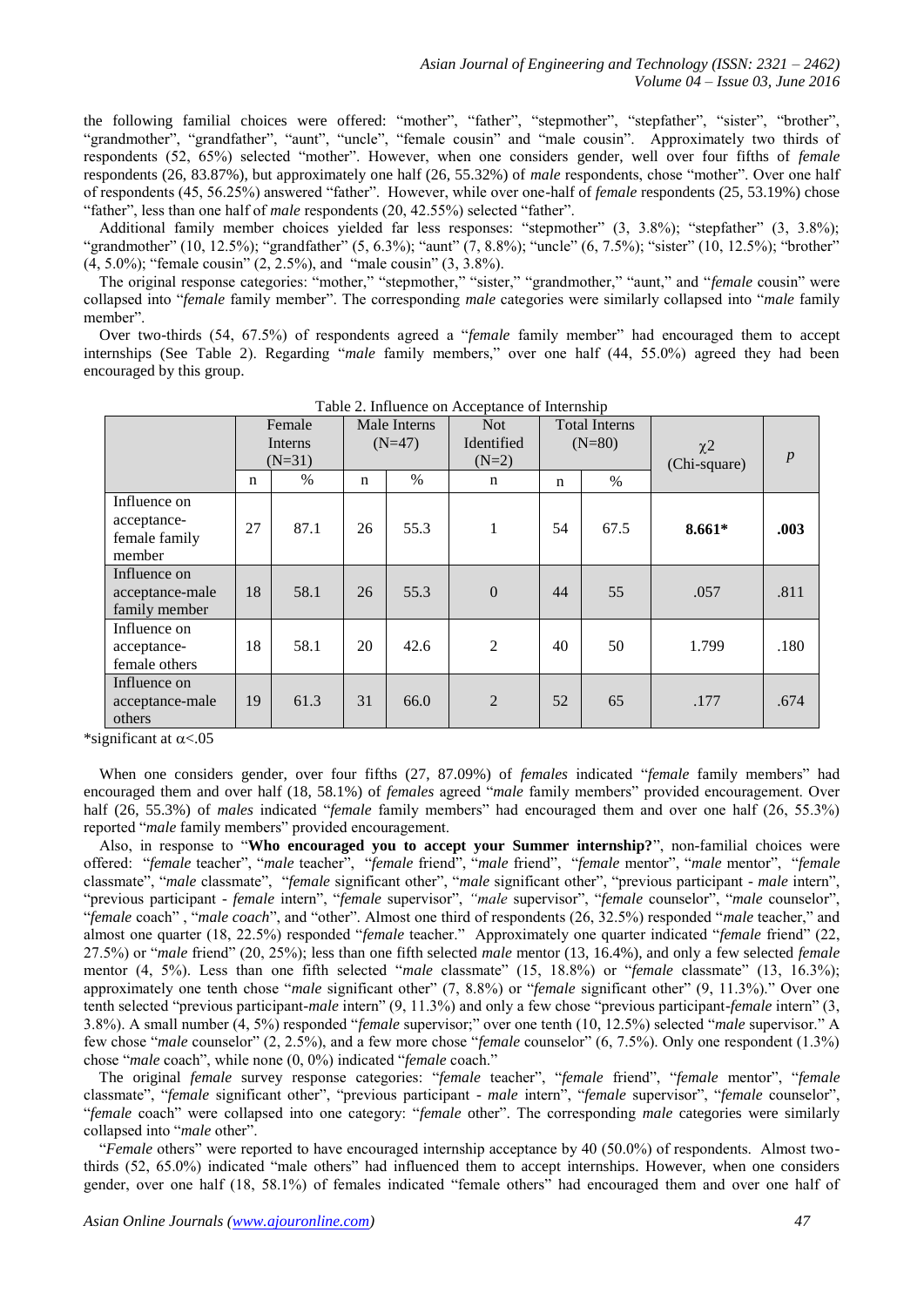females (19, 61.3%) indicated "male others" had encouraged them. Almost one-half (20, 42.6%) of males indicated "female others" had encouraged them and two thirds (31, 66.0%) of males reported "male others" had encouraged them.

 Chi-Square tests were conducted to compare the gender differences in influences on an acceptance of internship. The percentage of participants that were influenced by female family member ( $\chi^2$  (1, N=80) = 8.661, *p* = .003) differed by gender. One the other hand, the percentage of participants that were influenced by male family member  $(\chi^2 (1, N=80)$  = .057,  $p = .811$ ), female non-family member  $(\chi^2 (1, N=80) = 1.799, p = .180)$ , and "male non-family member"  $(\chi^2 (1, N=80) = 1.799, p = .180)$  $N=80$ ) = .177,  $p = .674$ ) did not differ by gender.

#### **3.3 Exposures and Influences During Internships**

 Respondents were asked questions regarding *exposures* and *influence during* their internships. Multiple responses were provided and respondents could choose all that applied. In response to the question, **―On either a formal or informal basis, to which of the following have you been exposed during your Summer Internship?**" When one considers gender of the *mentors*, almost one third (26, 32.5%) of the intern respondents agreed they had been exposed to mentoring by *females* (See Table 3). Conversely, almost two-thirds (51, 63.8%) of the intern respondents agreed they had been exposed to mentoring by *males.*

|                                          | Female Intern<br>$(N=31)$ |      | Male Intern<br>$(N=47)$ |      | Not Identified<br>$(N=2)$ | <b>Total Interns</b><br>$(N=80)$ |               | $\chi$ <sup>2</sup> | $\boldsymbol{p}$ |
|------------------------------------------|---------------------------|------|-------------------------|------|---------------------------|----------------------------------|---------------|---------------------|------------------|
|                                          | $\mathbf n$               | $\%$ | $\mathbf n$             | $\%$ | $\mathbf n$               | $\mathbf n$                      | $\frac{0}{0}$ | (Chi-square)        |                  |
| Exposure to female<br>mentor             | 16                        | 51.6 | 9                       | 19.1 | $\mathbf{1}$              | 26                               | 32.6          | $9.039*$            | .003             |
| Exposure to male<br>mentor               | 18                        | 58.1 | 32                      | 68.1 | 1                         | 51                               | 63.7          | .815                | .376             |
| Exposure to<br>networking with<br>female | 26                        | 83.9 | 26                      | 55.3 | $\mathbf{1}$              | 53                               | 66.3          | 6.852               | .009             |
| Exposure to<br>networking with male      | 23                        | 74.2 | 34                      | 72.3 | $\mathbf{1}$              | 58                               | 72.5          | .33                 | .857             |
| Exposure to leadership<br>by females     | 21                        | 67.5 | 8                       | 17.0 | $\mathbf{1}$              | 30                               | 37.5          | 20.575*             | .000             |
| Exposure to leadership<br>by males       | 22                        | 71.0 | 26                      | 55.3 | 1                         | 49                               | 61.3          | 1.933               | .164             |
| Exposure to female<br>role model         | 18                        | 58.1 | 9                       | 19.1 | $\mathbf{0}$              | 27                               | 33.8          | 12.499*             | .000             |
| Exposure to male role<br>model           | 14                        | 45.2 | 24                      | 51.1 | $\boldsymbol{0}$          | 38                               | 47.5          | .260                | .610             |
| Positive influence-<br>female mentor     | 11                        | 35.5 | $\overline{4}$          | 8.5  | $\mathbf{1}$              | 16                               | 20            | 8.750*              | .003             |
| Positive influence-<br>male mentor       | 13                        | 41.9 | 21                      | 44.7 | $\mathbf{0}$              | 34                               | 42.5          | .057                | .811             |

Table 3. Exposure & Influence During Internship

\*significant at  $\alpha$  <.05

 Considering gender of respondents, over one half (16, 51.6%) of *female* intern respondents agreed that they had been exposed to a *"female* mentor", and over one half (18, 58.1%) of *female* interns agreed they were exposed to a *"male* mentor." Conversely, less than one quarter (19, 19.1%) of *males* agreed that they had been exposed to a "*female* mentor," and over two-thirds (32, 68.1%) of *male* interns agreed that they had been exposed to a "*male* mentor."

 Respondents were asked "**On either a formal or informal basis, to which of the following have you been exposed during your Summer Internship? – Networking**," approximately two thirds of total intern respondents agreed they had been exposed to "networking" with both *females* (53, 66.3%) and *males* (58, 72.5%).

 When one considers gender, over four fifths (26, 83.9%) of the *female* interns indicated they had networked with *females,* and almost three quarters (23, 74.2%) of the *female* interns agreed they had networked with *males*. Over one half (26, 55.3%) of the *male* interns indicated they had networked with *females,* and almost three quarters (34, 72.3%) of the *male* interns reported networking with *males*.

 In response to "**On either a formal or informal basis, to which of the following have you been exposed during your Summer Internship?** – Leadership by females," over one third (30, 37.5%) of respondents selected "leadership by *females*". Conversely, in response to "**On either a formal or informal basis, to which of the following have you**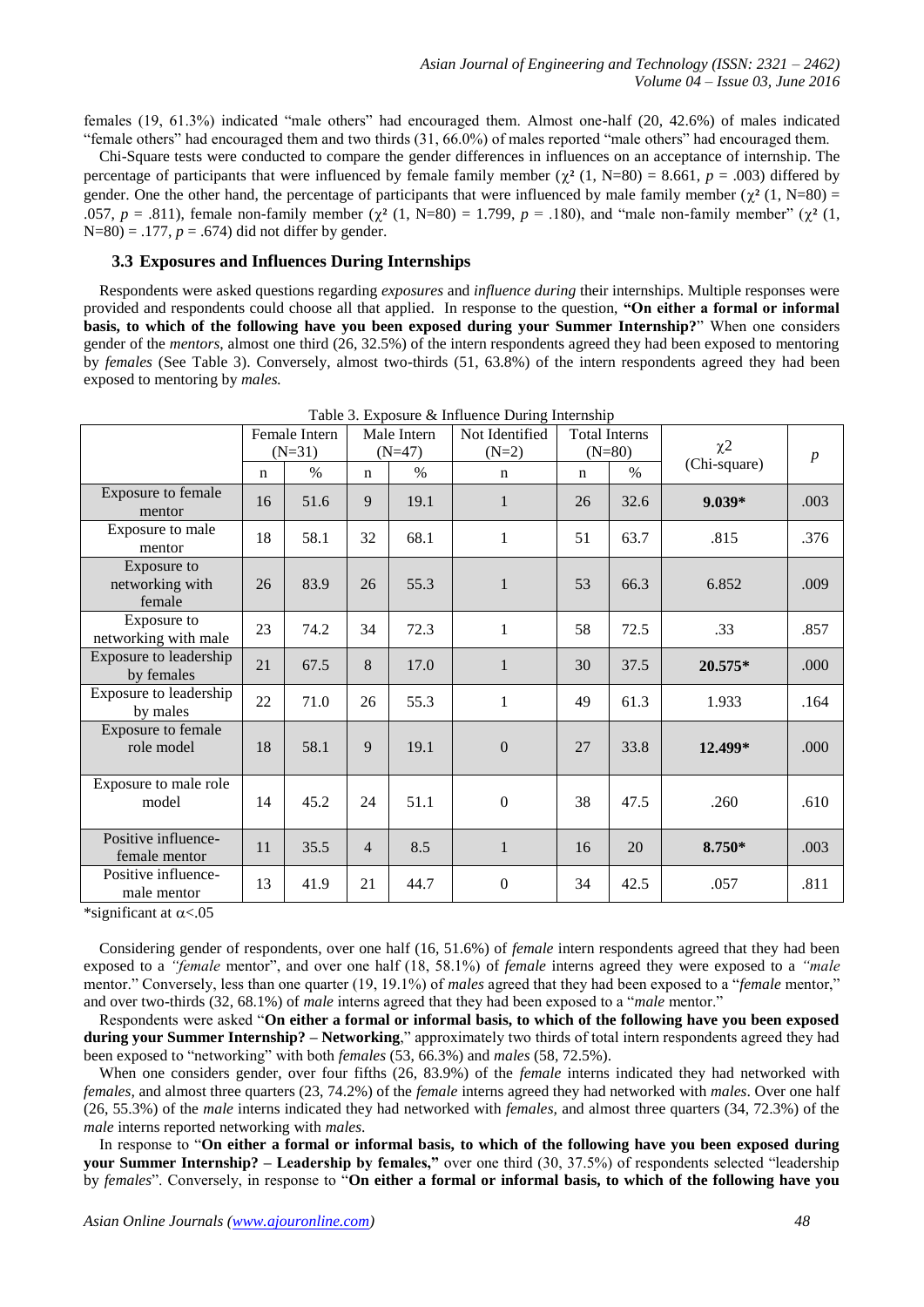**been exposed during your Summer Internship? –**"**Leadership by** *males*", almost two thirds (49, 61.3%) selected "leadership by *males".*

When one considers the gender of the intern respondents, two-thirds (21, 67.5%) of the *female* interns indicated they had been exposed to leadership by *females,* and almost three quarters (22, 71.0%) agreed they had experienced leadership by *males*. Less than one fifth (8, 17.0%) of the *male* interns indicated they had experienced leadership by *females,* yet over one half (26, 55.3%) agreed they had experienced leadership by *males*.

 In response to "**On either a formal or informal basis, to which of the following have you been exposed during your Summer Internship – Role Models?**" approximately one third of respondents selected "*female* role models" (27, 33.8%). Conversely, almost one half (38, 47.5%) selected "*male* role models".

 When one considers the gender of the intern respondents, more than one half (18, 58.1%) of the *female* interns indicated they had been exposed to *female* role models, and (14, 45.2%) agreed they had been exposed to *male* role models. However, less than one fifth (9, 19.1%) of the *male* interns indicated they had exposed to *female* role models, and, in contrast, over one half (24, 51.1%) agreed they had been exposed to *male* role models.

 In response to the question "**Who has positively influenced you during your Summer Internship? – Mentor**" one fifth of intern respondents (16, 20%) selected *"female* mentor". Almost one half of intern respondents (34, 42.5%) selected "male mentor".

 When one considers the gender of the interns, over one third (11, 35.5%) of *females* indicated they had been positively influenced by "*female* mentors", but only a few *male* respondents (4, 8.5%) reported they had been positively influenced by *"female* mentors". Also, almost one half of *male* respondents (21, 44.7%) indicated they were positively influenced by *male* mentors, and almost one half of *female* respondents (13, 41.9%) indicated they had been positively influenced by "*male* mentors".

 Chi-Square was conducted to compare the gender differences in exposures and influences during internship. The percentage of participants that were exposed during internship to mentoring by female ( $c^2$  (1, N=80) = 9.039,  $p = .003$ ), networking with females (c<sup>2</sup> (1, N=80) = 6.852,  $p = .009$ ), leadership by females (c<sup>2</sup> (1, N=80) = 20.575,  $p = .000$ ), and female role models  $(c<sup>2</sup> (1, N=80) = 12.499, p = .000)$  differed by gender. However, the percentage of participants that were exposed during internship to mentoring by male (c<sup>2</sup> (1, N=80) = 0.815,  $p = .376$ ), networking with males (c<sup>2</sup> (1, N=80) = 0.33,  $p = .857$ ), leadership by males (c<sup>2</sup> (1, N=80) = 1.933,  $p = .164$ ), and male role models (c<sup>2</sup> (1, N=80) = 0.260,  $p = .610$ ) did not differ by gender.

 In terms of positive influence during internship, the percentage of participants that were influenced by female mentor  $(c<sup>2</sup> (1, N=80) = 8.750, p = .003)$  differed by gender. One the other hand, the percentage of participants that were influenced by male mentor  $(c^2 (1, N=80) = 0.057, p = .811)$  did not differ by gender.

#### **3.4 Transformational Experience**

In response to "Do you feel that you have had a "transformational experience" during your Summer **Internship?**" over one half of all respondents (57, 71.3%) agreed they had a "transformational experience " (see Table 4). Twenty-three (28.8%) did not agree. When one considers gender, a higher percentage of *females*, over three quarters, (26, 83.87%) reported a transformational experience than did *males*, almost two thirds of whom agreed (30, 63.8%).

|                                |    | Female<br>Interns<br>$(N=31)$ |    | Male Interns<br>$(N=47)$ | <b>Not</b><br>Identified<br>$(N=2)$ | <b>Total Interns</b><br>$(N=80)$ |      | $\chi$ 2<br>(Chi-square) | $\boldsymbol{n}$ |
|--------------------------------|----|-------------------------------|----|--------------------------|-------------------------------------|----------------------------------|------|--------------------------|------------------|
|                                | n  | $\%$                          | n  | $\%$                     | n                                   | n                                | $\%$ |                          | .054             |
| Transformational<br>Experience | 26 | 83.9                          | 30 | 63.8                     |                                     | 57                               | 71.3 | 3.705                    |                  |

Table 4. Transformational Experience

\*significant at  $\alpha$  < .05

 To compare the gender differences in transformational experience, Chi-Square test was conducted. The percentage of participants that have had a transformational experience during internship did not differ by gender ( $c<sup>2</sup>$  (1, N=80) = 3.705,  $p = .054$ ).

#### **3.5 Open-Ended Comments**

 The survey offered two open-ended questions asking for more information. An open-ended question asked respondents, "**Did you have a transformational experience during your Summer Internship?**" While one respondent expressed that she had a transformation experience, many *female* respondents said that they had a great experience, but "transformational" was too strong of a word. Many *female* respondents indicated that this experience showed them that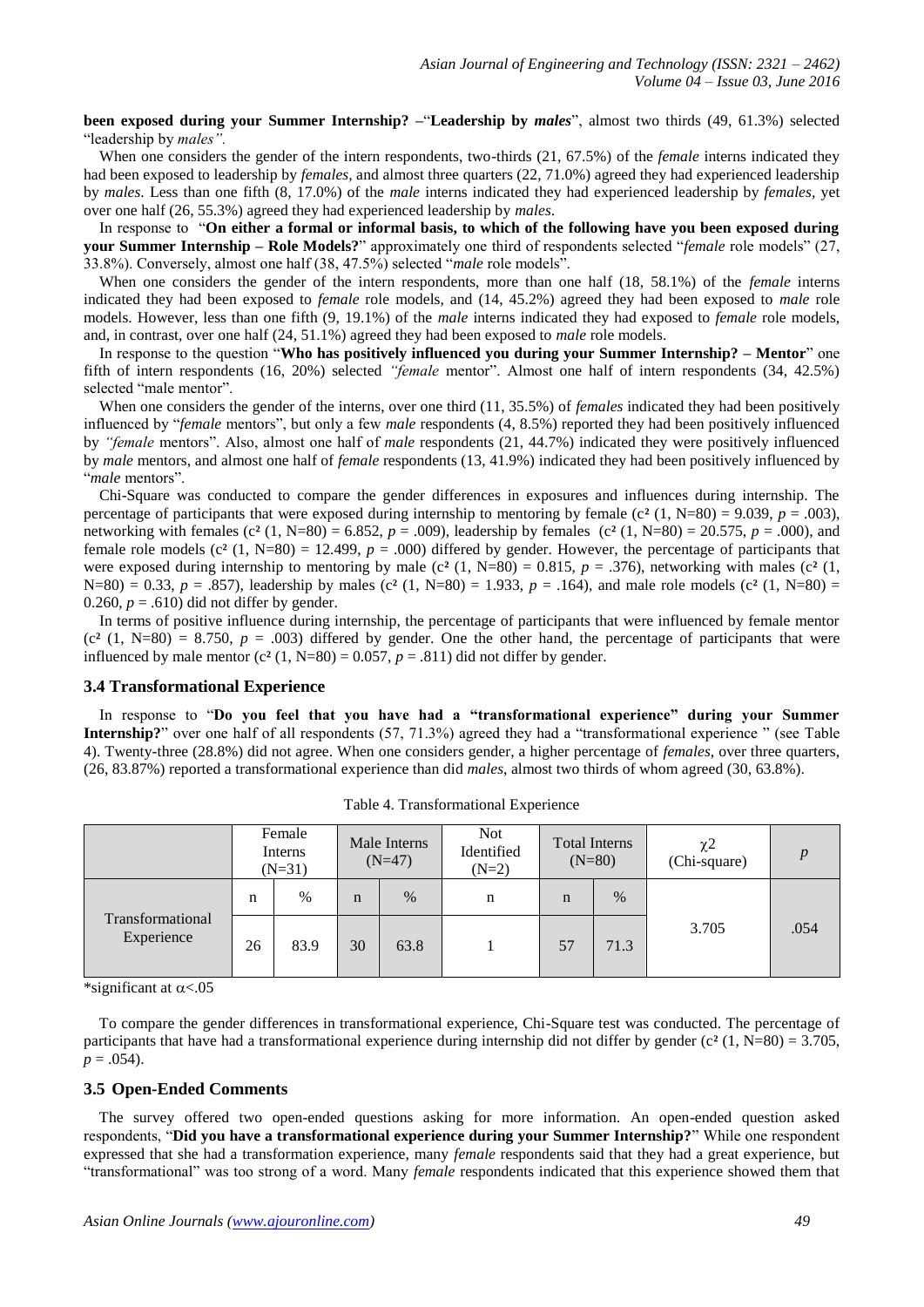this was a field of study they would like to pursue, while some indicated that it revealed that a research career was not for them.

 Most *males* expressed that it was not a transformational experience. However, many *males* indicated that the internship exposed them to some "great opportunities" and that they "learned a lot".

 The other open-ended question asked respondents, "**Is there anything else that you would like to tell us about your Summer Internship?**" The responses from *females* indicated that the internship was a great educational experience and that it left a profound impact on their educational and career choices. The *male* respondents expressed that it was an enriching experience that enhanced their abilities and they would recommend it to others.

 "Leadership*"* was specifically mentioned by only one *female* respondent but not by *males*. "Mentoring" was mentioned by both genders. The term, "supervisor", was used by two *female* respondents, and the term, "advisor", was used by one *male.* "Networking"*,* was not used by any respondents. However, germane activities, such as engaging in positive interactions, attending meetings, and learning about job opportunities, were reported by both genders and other related terms e.g. "career," "job," and "profession," were used. Both academic and professional career intentions were in evidence. "Role modeling*"* was not mentioned by either gender of respondents but "learning from people" was reported by one *female*.

## **4 DISCUSSION AND CONCLUSIONS**

 This research gathered data regarding internship perceptions at a National Laboratory and contributes to our general understanding of the impacts of STEM internships for both genders. This study specifically allowed interns the opportunity to reflect on their recent internships and how their experiences may influence their STEM futures. Overall, the results suggest the respondents at the studied site found their internships valuable. In general, *female* perceptions differed from their *male* counterparts, although all interns underwent a common application process, shared the same orientation sessions, and were employed with their cohorts at a common site. Interestingly, mothers were seen as the most influential familial agent towards internship acceptance by both *female* and *male respondents*, with a much stronger maternal influence perceived by the *females* than the *males*. The interns' fathers were the second most influential person across all interns' acceptance of their internships with a stronger influence by the fathers over the *females* than the *males*. While female reported being more influence by female family members, males were more influenced by male others. *Female* family members reportedly exerted more influence over *female* interns than over *males*.

 Overall, respondents indicated more exposure to "*male* role models" than "*female* role models". *Male* respondents reported more leadership by *males* than *females*. Interestingly, *female* interns indicated identical percentages of leadership by role models of both genders. Exposure to *female* mentor, leadership by *female*, *female* role model and *female* mentor were different between *female* and *male* interns.

 Finally and importantly, although over one half of all respondents reported a transformational experience during their internships, a higher percentage of *female* interns reported occurrences of transformational experiences than did their *male* counterparts. STEM internships offerings may lead to an increased number of *females* in STEM careers in the future. However, it should be noted the results regarding transformational experience by gender were not found to be statistically significant. STEM internships can provide transformational experiences benefitting both genders.

 As part of orientation, interns attended seminars. Two of the nine seminars were presented by *female* scientists. Additional opportunities to meet *female* scientists and to read about them on the lab's website and newsletter were available during the internships. The exposure of f*emale* interns to successful *female* STEM leaders had been anticipated to be transformative. Exposure to *female* mentor, leadership by *female*, *female* role model and *female* mentor were different between *female* and *male* interns. The anticipated transformative experience occurred for the majority of *female* interns. One may speculate *female* intern respondents' perceptions of transformational experiences were influenced by their first exposures to a STEM culture and their first immersion experience in a STEM community with *female*. Further, the transformations the *females* reported may be due to pride, fulfillment and independence provided to them by their first paid jobs, the summer internships. Conversely, *male* respondents may have been previously exposed to STEM environments through other internships, technical jobs, science fairs, etc. Although previous researchers have indicated that leaders, role models, and mentors for *females* are important for STEM careers, this study suggests that perhaps equally or even more important for *females* are early exposures to paid work in lab environments.

 This study's relatively small, non-random sample, focused temporal scope, and single site limit the ability to generalize from the results. Future research based on this study can be conducted with larger samples and different types of internships.

## **5 ACKNOWLEDGMENT**

 The author would like to thank the Faculty and Student Team (FaST) internship program, the National Laboratory site, the National Science Foundation (NSF) and the U.S. Department of Energy (DOE) for internship funding. Mr. Jeff Sims, Dr. Harold Myron and Dr. Andrew Skipor are thanked for their encouragement. The contributions of Lisa Reed and her student workers towards survey dissemination are also noted. I also would like to thank Sylvia Chaney for data coding, and the STEM interns for their participation.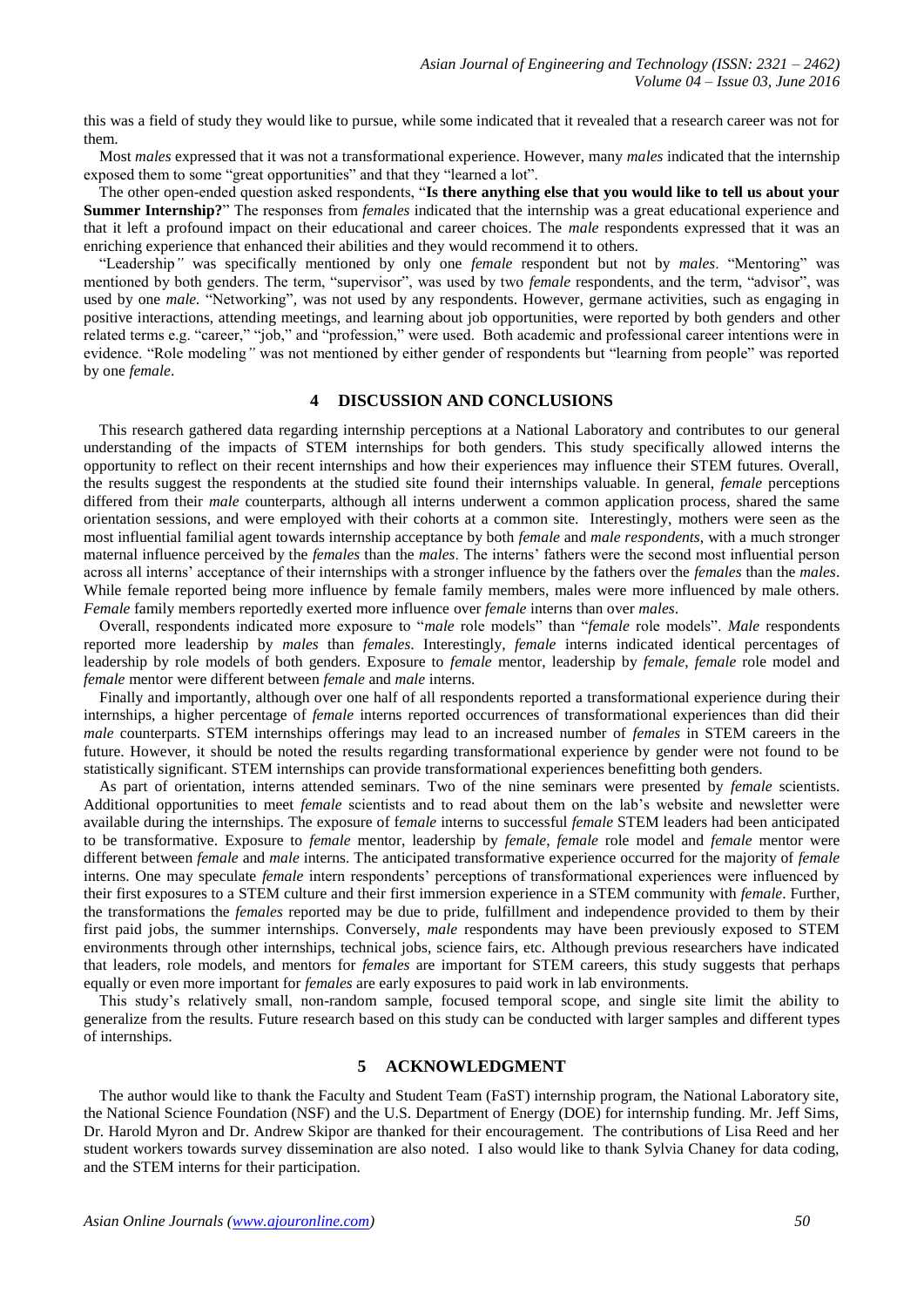## **6 DISCLAIMER**

 This report was prepared as an account of work sponsored by an agency of the U.S. Government. Neither the U. S. Government nor any agency thereof, nor any national laboratories, nor any of their employees or officers, makes any warranty, express or implied, or assumes any legal liability or responsibility for the accuracy, completeness, or usefulness of any information, apparatus, product, or process disclosed, or represents that its use would not infringe privately owned rights. Reference herein to any specific commercial product, process, or service by trade name, trademark, manufacturer, or otherwise, does not necessarily constitute or imply its endorsement, recommendation, or favoring by the U.S. Government or any agency thereof. The views and opinions of document authors expressed herein do not necessarily state or reflect those of the U. S. Government or any agency thereof, or any national laboratory.

## **7 REFERENCES**

- [1] American Association of University Women (AAUW). "The AAUW report: How schools shortchange girls" [Executive Summary], Retrieved from [http://www.aauw.org/resource/how-schools-shortchange-girls](http://www.aauw.org/resource/how-schools-shortchange-girls-executive-summary/)[executive-summary/](http://www.aauw.org/resource/how-schools-shortchange-girls-executive-summary/) accessed July 5, 2011, 1992.
- [2] American Association of University Women (AAUW). "Gender gaps: Where schools still fail our children" [Executive Summary], Retrieved from<http://www.aauw.org/learn/research/upload/GGES.pdf> accessed July 5, 2011, 1998.
- [3] American Association of University Women (AAUW). "Why so few? Women in science technology engineering and mathematics?", Retrieved fro[m http://www.aauw.org/research/why-so-few/](http://www.aauw.org/research/why-so-few/) accessed July 5, 2011, 2010.
- [4] American Association of University Women (AAUW). *"*Breaking through barriers for women and girls: Campus action project 2010-11 teams*",* Retrieved from <http://www.aauw.org/connect/cap/breakingbarriersSTEMteams1011.cfm> accessed July 5, 2011(n.d.).
- [5] Angelique, H. "Linking the academy to the community through internships: A Model of service learning, student empowerment, and transformative education"**,** Sociological Practice, vol. 3, no. 1, pp 37- 53. DOI 10.1023/A:1010143514585, 2001.
- [6] Argonne National laboratory (ANL). "Science careers in search of women, 2010*",* Retrieved from <http://students.ne.anl.gov/schools/scsw10.php> (n.d.), 2010 accessed July 5, 2011.
- [7] Bayer Corporation. "Bayer facts of science education XIV: Female and minority chemists and chemical engineers speak about diversity and underrepresentation in STEM [Executive Summary]", Retrieved from <http://www.womenscolleges.org/files/u1/BayerFactsofScienceEducation.pdf> accessed July 5, 2011, 2010.
- [8] Beecroft, P., Kunzman, L., and Krozek, C. "RN internship: Outcomes of a one-year pilot program", Journal of Nursing Administration, vol. 3, no. 12, pp. 575-582, 2001.
- [9] Bilimoria, D., Joy, S., and Llang, X. "Breaking barriers and creating inclusiveness: Lessons of organizational transformation to advance women faculty in academic science and engineering", Human Resource Management, vol. 47, no. 3, pp. 423-441, 2008.
- [10]Blewett, A., Keim, A., Leser, J., and Jones, L. "Defining a transformational education model for the engaged university", Journal of Extension, vol. 46, no. 3, Retrieved from <http://www.joe.org/joe/2008june/comm1p.shtml> accessed July 5, 2011, 2008.
- [11]Bower, G. "Mentor functions and outcomes: Advancing women within leadership positions in the health and fitness industry", Advancing Women in Leadership Journal*,* Retrieved from <http://web.b.ebscohost.com/abstract?direct=true&profile=ehost&scope=site&authtype=crawler&jrnl=10937099&AN> =41772533&h=X0F0mD3CD4Fouf5pPeXeLFKRX8QRbLbiIYoi35I8TpsGqrEOjhN8%2bXTyUGVS8uCla%2bL7 FqS%2fQKupWoZfHuciUA%3d%3d&crl=c accessed July 5, 2011, 2009.
- {12]Brown, T. "Report highlights importance of students engaging in STEM", The Dispatch, Retrieved from<http://www.mdcoastdispatch.com/articles/2011/02/04/Top-Stories/Report-Highlights-Importance-Of-> Students-Engaging-In-STEM-, accessed July 5, 2011, 2011.
- [13]Bug, A. "Has feminism changed physics?", Signs: Journal of Women in Culture and Society, vol. 28, no. 3, pp. 881-889, 2003.
- [14]Callanan, G. and Benzing, C. "Assessing the role of internships in the career-oriented employment of graduating college students", Education + Training, vol. 46, no. 2, pp. 82-89, Retrieved from <http://heer.qaa.ac.uk/SearchForSummaries/Summaries/Pages/GLM227.aspx> accessed July 5, 2011, 2004.
- [15]Colyar. J. "Communities of exclusion: Women student experiences in information technology classrooms", NASPA Journal About Women in Higher Education, vol. 1, no. 1, pp. 123-142, 2008.
- [16]Dean, D. J., Getting the most out of your mentoring [relationships: A Handbook](http://okstate.summon.serialssolutions.com/2.0.0/link/0/eLvHCXMwY2BQAJaJlsmp5mYpKYmJyRYplolp5mnGxinAtASsiyCHaCMO9EEqzd2EGJhS80QZ5NxcQ5w9dKF7auKh4xjxoNvjzIE1ohgDC7BnnAoACLsZYg) for women in STEM /  [\[electronic resource\]](http://okstate.summon.serialssolutions.com/2.0.0/link/0/eLvHCXMwY2BQAJaJlsmp5mYpKYmJyRYplolp5mnGxinAtASsiyCHaCMO9EEqzd2EGJhS80QZ5NxcQ5w9dKF7auKh4xjxoNvjzIE1ohgDC7BnnAoACLsZYg) Springer, 2009.
- [17]Earhart, C., Campbell, A., Goss, R. and Jackie, A. "Internships in residential property management", Proceedings of the Housing Education and Research Association, pp. 17-18, 2005.
- [18]Epstein, J. Attracting women to STEM, Retrieved from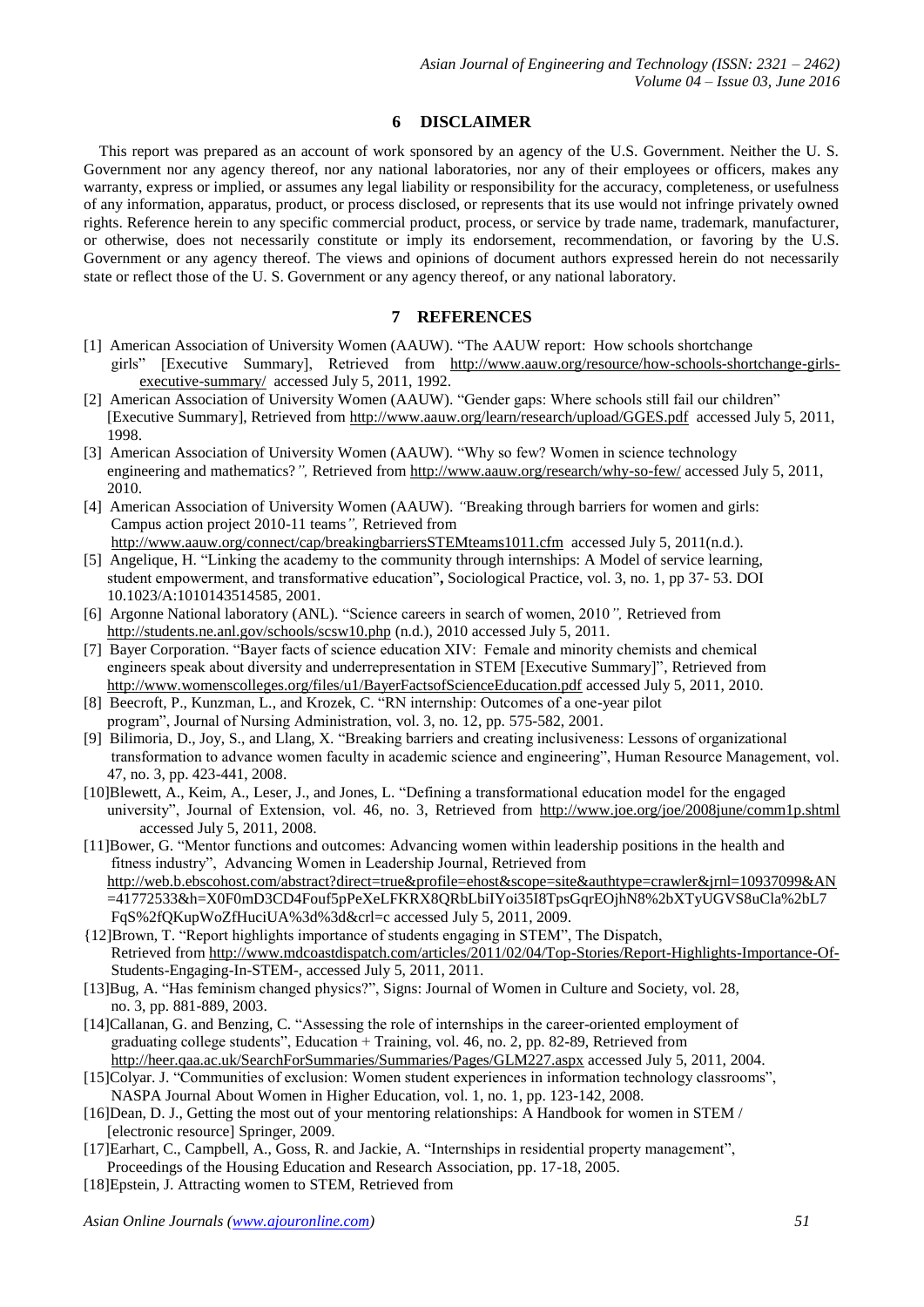<http://www.insidehighered.com/news/2010/03/22/stem> accessed July 5, 2011, 2010.

- [19]Fifolt, M. & and Searby, L. "Mentoring in cooperative education and internships: Preparing protégés for STEM professions", Journal of STEM Education: Innovations & Research, vol. 11, no. 1, pp. 17-26, 2010.
- [20]Giangreco, M., Dennis, R., Cloninger, C., Edleman, S., and Chattman, R. "I've counted Jon: Transformational experiences of teachers educating students with disabilities", Exceptional Children, vol. 59, no. 4, pp. 359- 372, 1993.
- [21]Green, R. & Farazmand, F. "Experiential learning: The Internship and live-case study relationship", Business Education and Accreditation, vol. 4, no. 1, pp. 13-23, 2012.
- [22]Jennings-Rentenaar, T., Buckland, S., Leslie, C., & Mulne, S. "Expanding opportunities in fashion merchandising: A Successful internship programme through an innovative collaboration with the National NeedleArts Association", International Journal of Consumer Studies, vol. 32, pp. 323-327. 2008.
- [23]Kets De Vries, M. F. R., Korotov, K. "Creating transformational executive education programs", Academy of Management Learning & Education, vol. 6, no. 3, pp. 375-387, 2007.
- [24]Kitchenham, A. "The evolution of John Mezirow's transformative learning theory", Journal of Transformative Education, vol. 6, no. 2, pp. 104-123, 2008.
- [25]Lam, T. and Ching, L. "An exploratory study of an internship program: The Case of Hong Kong students", International Journal of Hospitality Management, vol. 26, pp. 336-351, 2007.
- [26]Mezirow, J. "Education for perspective transformation: Women's re-entry programs in community colleges". New York: Teacher's College, Columbia University, 1978.
- [27]National Science Foundation (NSF). Investing in America's future: Strategic plan 2006, Retrieved from <http://www.nsf.gov/pubs/2006/nsf0648/NSF-06-48.pdf>accessed July 5, 2011, 2006.
- [28]National Science Foundation (NSF). Broadening participation: A Framework for action, Retrieved from [http://www.nsf.gov/od/broadeningparticipation/nsf\\_frameworkforaction\\_0808.pdf](http://www.nsf.gov/od/broadeningparticipation/nsf_frameworkforaction_0808.pdf) accessed July 5, 2011, 2011.
- [29]National Science Foundation (NSF). Women, minorities, and persons with disabilities in science and engineering: 2011 [Special Report NSF 11-309], Retrieved from<http://www.nsf.gov/statistics/wmpd/> accessed July 5, 2011, 2011.
- [30]Parke, H., and Coble, C. "Teachers designing curriculum as professional development: A Model for transformational science teaching", Journal of Research in Science Teaching, vol. 34, no. 8, pp. 773–789, 1997.
- [31]Renganathan, S., Bin, Z. A., Karim, A. and Li, C. S., "Students' perception of industrial internship programme", Education + Training, vol. 54, no. 2/3, pp. 180-191, 2012.
- [32]Retherford, A. "Transformational learning: A deep description of an emancipatory experience." Unpublished doctoral dissertation, Oregon State University, Corvallis, OR, Retrieved fro[m http://ir.library.oregonstate.edu/](http://ir.library.oregonstate.edu/) xmlui/bitstream/handle/1957/7383/Retherford\_April\_L.pdf?sequence=1 accessed July 5, 2011, 2001.
- [33]Robeck, J., Pate, S., Pattison, A. and Pattison, J. "The Impact of Fashion Merchandising Internships on Careers", Journal of Cooperative Education and Internships, vol. 47, no. 1, pp. 31-46, Retrieved from [http://www.ceiainc.org/assets/wysiwyg/Experience\\_Mag/Winter\\_2013/JCEIA\\_Vol47\\_FashMerch.pdf](http://www.ceiainc.org/assets/wysiwyg/Experience_Mag/Winter_2013/JCEIA_Vol47_FashMerch.pdf) accessed November 17, 2015, 2013.
- [34]Rosser, S., and Chameau, J. "Institutionalization, sustainability, and repeatability of ADVANCE for institutional transformation", Journal of Technology Transfer, vol. 31, pp. 335–344, 2006.
- [35]Scholz, R. W., Steiner, R. and Hansmann, R. "Role of internship in higher education in environmental sciences", Journal of Research in Science Teaching, vol. 41, pp. 24–46. doi: 10.1002/tea.10123, 2004.
- [36]Sheffer, H. "Putting research skills to work for the public good", The Chronicle of Higher Education, Retrieved from<http://chronicle.com/article/Putting-Research-Skills-to/46080> accessed July 5, 2011,, 2002.
- [37]Simard, C.Obstacles and solutions for underrepresented minorities in technology, Retrieved from <http://anitaborginstitute.net/files/obstacles-and-solutions-for-underrepresented-minorities-in-technology.pdf> accessed July 5, 2011, 2009.
- [38]Slate, J., and Harris, A. "Female faculty members at Texas community colleges: Any changes since 2000?", Advancing Women in Leadership Journal, vol. 30, no. 4, pp. 1-8, Retrieved from http://www.advancingwomen.com/awl/Vol30\_2010/Dr-1. Slate\_AWL\_volume\_30\_no.\_4.pdf accessed July 5, 2011, 2010.
- [39]Stephenson, S. "Study abroad as a transformational experience and its effect upon study abroad students and host nationals in Santiago, Chile", Frontiers: The Interdisciplinary Journal of Study Abroad, vol. 5, no. 2, pp. 1- 38, 1999.
- [40]Strobel, C. Senior Technical Woman Profile: Carla Ellis, Professor Emerita of Computer Science, Duke University, Retrieved from [http://anitaborginstitute.org/news/archive/senior-technical-woman-profile-carla-ellis](http://anitaborginstitute.org/news/archive/senior-technical-woman-profile-carla-ellis-) professor-emerita-of-computer-science-duke-university/ , accessed date?, 2008.
- [41]Surjani, A., and Mouly, V. "Exploring women's career development: Implications for theory and practice", Advancing Women in Leadership Online Journal, vol. 26, Retrieved from http://iiav.nl/ezines//web/AdvancingWomenLeadership/2008/No26/advancingwomen/mouly.html accessed July 5,